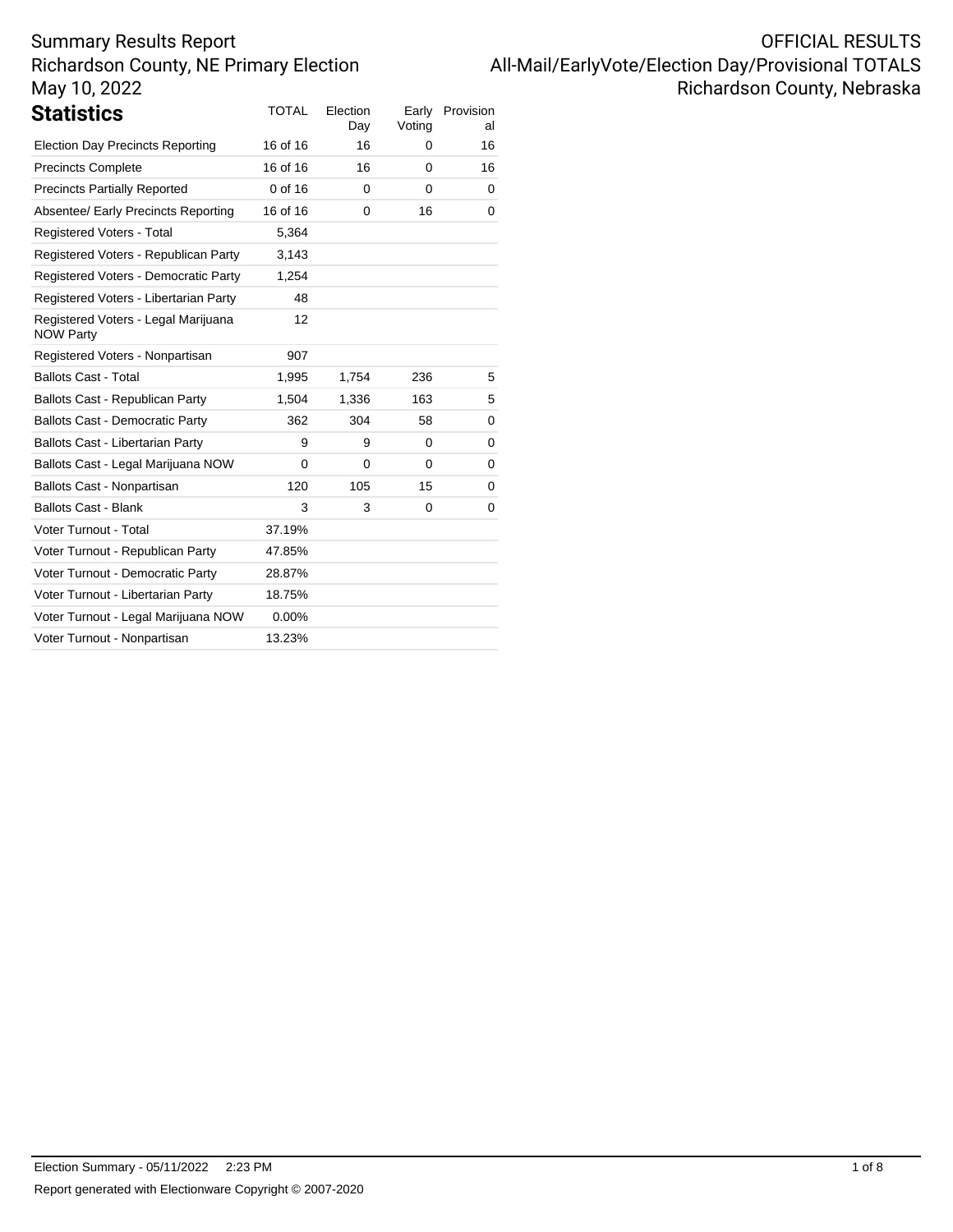## **Rep Congress Dist. 3**

| Vote For 1 |  |
|------------|--|
|------------|--|

|                       | TOTAL | Election<br>Day | Early<br>Voting | Provision<br>al |
|-----------------------|-------|-----------------|-----------------|-----------------|
| Adrian Smith          | 992   | 873             | 116             | 3               |
| Mike Calhoun          | 381   | 337             | 42              | 2               |
| Write-In Totals       | 3     | 3               | 0               | 0               |
| Overvotes             | O     | O               | 0               | 0               |
| Undervotes            | 148   | 137             | 11              | 0               |
| <b>Contest Totals</b> | 1.524 | 1,350           | 169             | 5               |

#### **Rep Governor**

|                         | <b>TOTAL</b> | Election<br>Day | Early<br>Voting | Provision<br>al |
|-------------------------|--------------|-----------------|-----------------|-----------------|
| <b>Michael Connely</b>  | 15           | 13              | 2               | 0               |
| <b>Brett Lindstrom</b>  | 307          | 265             | 41              |                 |
| Donna Nicole Carpenter  | 10           | 10              | 0               | 0               |
| Lela McNinch            | 9            | 8               | 1               | 0               |
| Theresa Thibodeau       | 71           | 59              | 12              | 0               |
| Jim Pillen              | 233          | 209             | 24              | 0               |
| <b>Troy Wentz</b>       | 6            | 5               | 1               | 0               |
| Charles W. Herbster     | 834          | 750             | 80              | 4               |
| <b>Breland Ridenour</b> | 12           | 11              | 1               | 0               |
| <b>Write-In Totals</b>  | 1            | 1               | 0               | 0               |
| Overvotes               | 3            | 3               | 0               | 0               |
| Undervotes              | 3            | 2               |                 | 0               |
| <b>Contest Totals</b>   | 1,504        | 1,336           | 163             | 5               |

### **Rep Sec. of State**

| Vote For 1 |  |
|------------|--|
|            |  |

| TOTAL<br>Election<br>Provision<br>Early<br>Voting<br>Day<br>Bob Evnen<br>378<br>59<br>438 | al |
|-------------------------------------------------------------------------------------------|----|
|                                                                                           |    |
| <b>Rex Schroder</b><br>383<br>342<br>40                                                   |    |
| Robert J. Borer<br>454<br>407<br>44                                                       | 3  |
| <b>Write-In Totals</b><br>4<br>4<br>0                                                     | 0  |
| Overvotes<br>$\Omega$<br>1                                                                | 0  |
| Undervotes<br>224<br>205<br>19                                                            | 0  |
| <b>Contest Totals</b><br>1,336<br>163<br>1,504                                            | 5  |

### **Rep State Treasurer**

|                       | TOTAL | Flection<br>Day | Early<br>Voting | Provision<br>al |
|-----------------------|-------|-----------------|-----------------|-----------------|
| John Murante          | 529   | 468             | 60              |                 |
| Paul Anderson         | 655   | 579             | 73              | 3               |
| Write-In Totals       | 4     | 4               | 0               | 0               |
| Overvotes             | 0     | 0               | 0               | 0               |
| Undervotes            | 316   | 285             | 30              |                 |
| <b>Contest Totals</b> | 1.504 | 1,336           | 163             | 5               |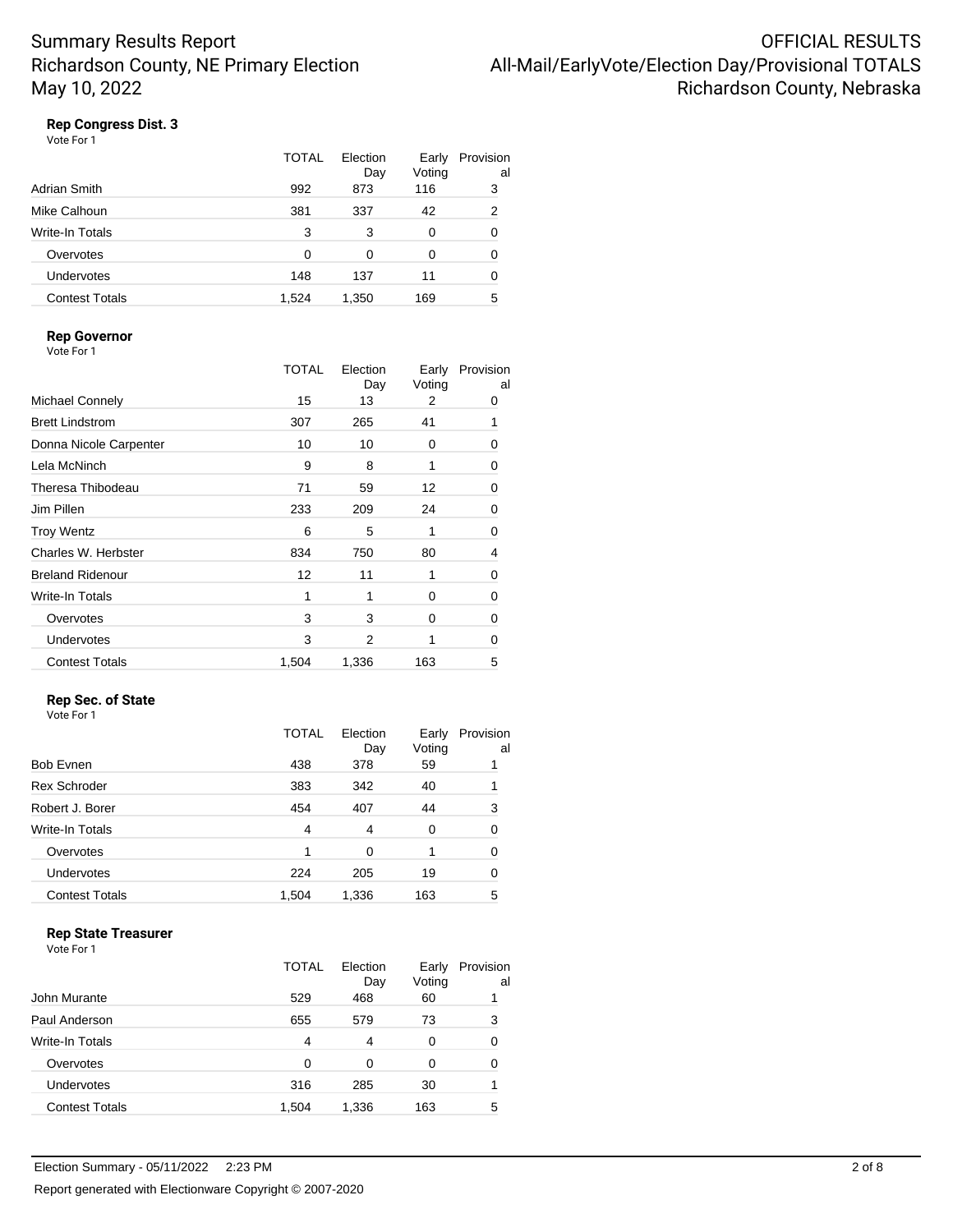## **Rep Attorney General**

| Vote For 1 |  |
|------------|--|
|------------|--|

|                       | TOTAL | Election<br>Day | Early<br>Voting | Provision<br>al |
|-----------------------|-------|-----------------|-----------------|-----------------|
| Jennifer Hicks        | 510   | 453             | 55              | 2               |
| Mike Hilgers          | 717   | 636             | 79              | 2               |
| Write-In Totals       | 4     | 4               | 0               | 0               |
| Overvotes             | O     | 0               | 0               | 0               |
| <b>Undervotes</b>     | 273   | 243             | 29              |                 |
| <b>Contest Totals</b> | 1.504 | 1,336           | 163             | 5               |

#### **Rep State Auditor** Vote For 1

|                       | <b>TOTAL</b> | Election<br>Day | Early<br>Voting | Provision<br>al |
|-----------------------|--------------|-----------------|-----------------|-----------------|
| Mike Foley            | 915          | 810             | 101             | 4               |
| Larry Anderson        | 344          | 306             | 38              | 0               |
| Write-In Totals       | 2            | 2               | 0               | 0               |
| Overvotes             | 0            | 0               | 0               | 0               |
| Undervotes            | 243          | 218             | 24              |                 |
| <b>Contest Totals</b> | 1.504        | 1.336           | 163             | 5               |

## **Dem Congress Dist. 3**

Vote For 1

|                       | TOTAL | Election<br>Day | Early<br>Voting | Provision<br>al |
|-----------------------|-------|-----------------|-----------------|-----------------|
| David J. Else         | 163   | 138             | 25              | 0               |
| Daniel M. Wik         | 132   | 112             | 20              | 0               |
| Write-In Totals       | 2     | 2               | 0               | 0               |
| Overvotes             | 0     | 0               | 0               | 0               |
| Undervotes            | 71    | 55              | 16              | 0               |
| <b>Contest Totals</b> | 368   | 307             | 61              |                 |

#### **Dem Governor**

Vote For 1

|                       | <b>TOTAL</b> | Election<br>Day | Early<br>Voting | Provision<br>al |
|-----------------------|--------------|-----------------|-----------------|-----------------|
| Carol Blood           | 278          | 225             | 53              |                 |
| Roy A. Harris         | 67           | 61              | 6               |                 |
| Write-In Totals       | 3            | 3               | 0               |                 |
| Overvotes             | 0            | 0               | 0               |                 |
| <b>Undervotes</b>     | 20           | 18              | 2               |                 |
| <b>Contest Totals</b> | 368          | 307             | 61              |                 |

#### **Dem Sec. of State**

|                       | TOTAL | Election<br>Day | Early<br>Voting | Provision<br>al |
|-----------------------|-------|-----------------|-----------------|-----------------|
| Write-In Totals       | 16    | 14              |                 | O               |
| Overvotes             | O     |                 | $\mathbf{0}$    | O               |
| Undervotes            | 352   | 293             | 59              | O               |
| <b>Contest Totals</b> | 368   | 307             | 61              |                 |
|                       |       |                 |                 |                 |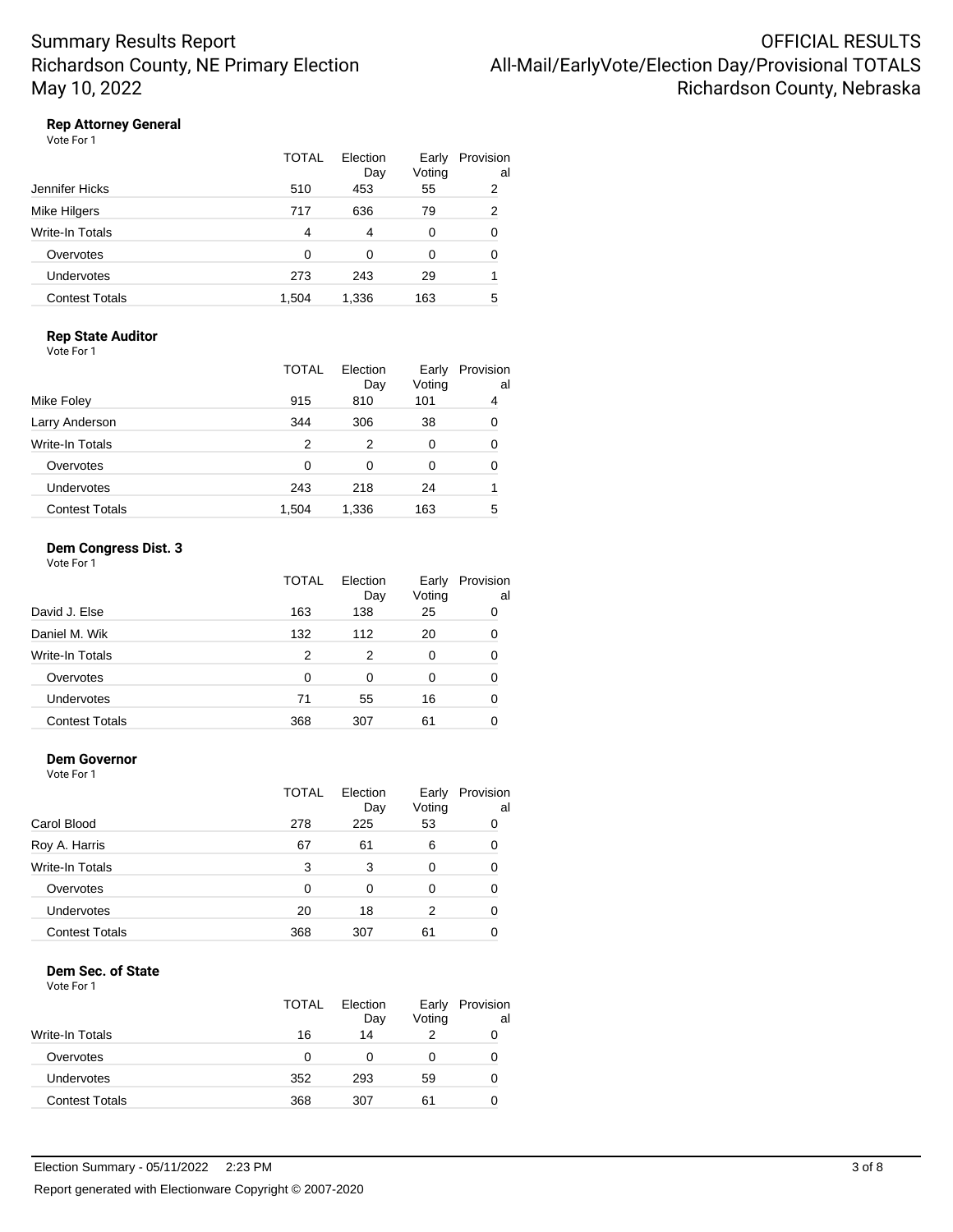## **Dem State Treasurer**

| Vote For 1 |  |
|------------|--|
|------------|--|

|                 | TOTAL | Election<br>Day | Early<br>Voting | Provision<br>al |
|-----------------|-------|-----------------|-----------------|-----------------|
| Write-In Totals | 11    | 9               | っ               |                 |
| Overvotes       | O     |                 |                 | O               |
| Undervotes      | 357   | 298             | 59              | O               |
| Contest Totals  | 368   | 307             | 61              |                 |

## **Dem Attorney General**

Vote For 1

|                   | <b>TOTAL</b> | Election<br>Day | Early<br>Voting | Provision<br>al |
|-------------------|--------------|-----------------|-----------------|-----------------|
| Write-In Totals   | 14           | 10              | 4               | 0               |
| Overvotes         | 0            |                 |                 | O               |
| <b>Undervotes</b> | 354          | 297             | 57              | O               |
| Contest Totals    | 368          | 307             | 61              |                 |

#### **Dem State Auditor**

Vote For 1

|                       | <b>TOTAL</b> | Election<br>Day | Early<br>Voting | Provision<br>al |
|-----------------------|--------------|-----------------|-----------------|-----------------|
| Write-In Totals       | 12           | 9               |                 |                 |
| Overvotes             | 0            | O               | O               |                 |
| <b>Undervotes</b>     | 356          | 298             | 58              |                 |
| <b>Contest Totals</b> | 368          | 307             | 61              |                 |

### **Lib Congress Dist. 3**

Vote For 1

|                       | <b>TOTAL</b> | Election<br>Day | Early<br>Voting | Provision<br>al |
|-----------------------|--------------|-----------------|-----------------|-----------------|
| Write-In Totals       |              |                 |                 |                 |
| Overvotes             |              |                 |                 |                 |
| <b>Undervotes</b>     | 9            | 9               |                 |                 |
| <b>Contest Totals</b> | 11           |                 |                 |                 |

#### **Lib Governor** Vote For 1

|                        | <b>TOTAL</b> | Election<br>Day | Early<br>Voting | Provision<br>al |
|------------------------|--------------|-----------------|-----------------|-----------------|
| Scott Zimmerman        | 6            | 6               |                 |                 |
| <b>Write-In Totals</b> | 3            | 3               |                 |                 |
| Overvotes              | ∩            | Ω               |                 |                 |
| Undervotes             | 2            | っ               |                 |                 |
| <b>Contest Totals</b>  | 11           |                 |                 |                 |

### **Lib Sec. of State**

|                       | <b>TOTAL</b> | Election<br>Day | Early<br>Voting | Provision<br>al |
|-----------------------|--------------|-----------------|-----------------|-----------------|
| Write-In Totals       |              | っ               |                 |                 |
| Overvotes             | O            |                 |                 |                 |
| <b>Undervotes</b>     | 9            | 9               | $\mathbf{0}$    |                 |
| <b>Contest Totals</b> | 11           | 11              |                 |                 |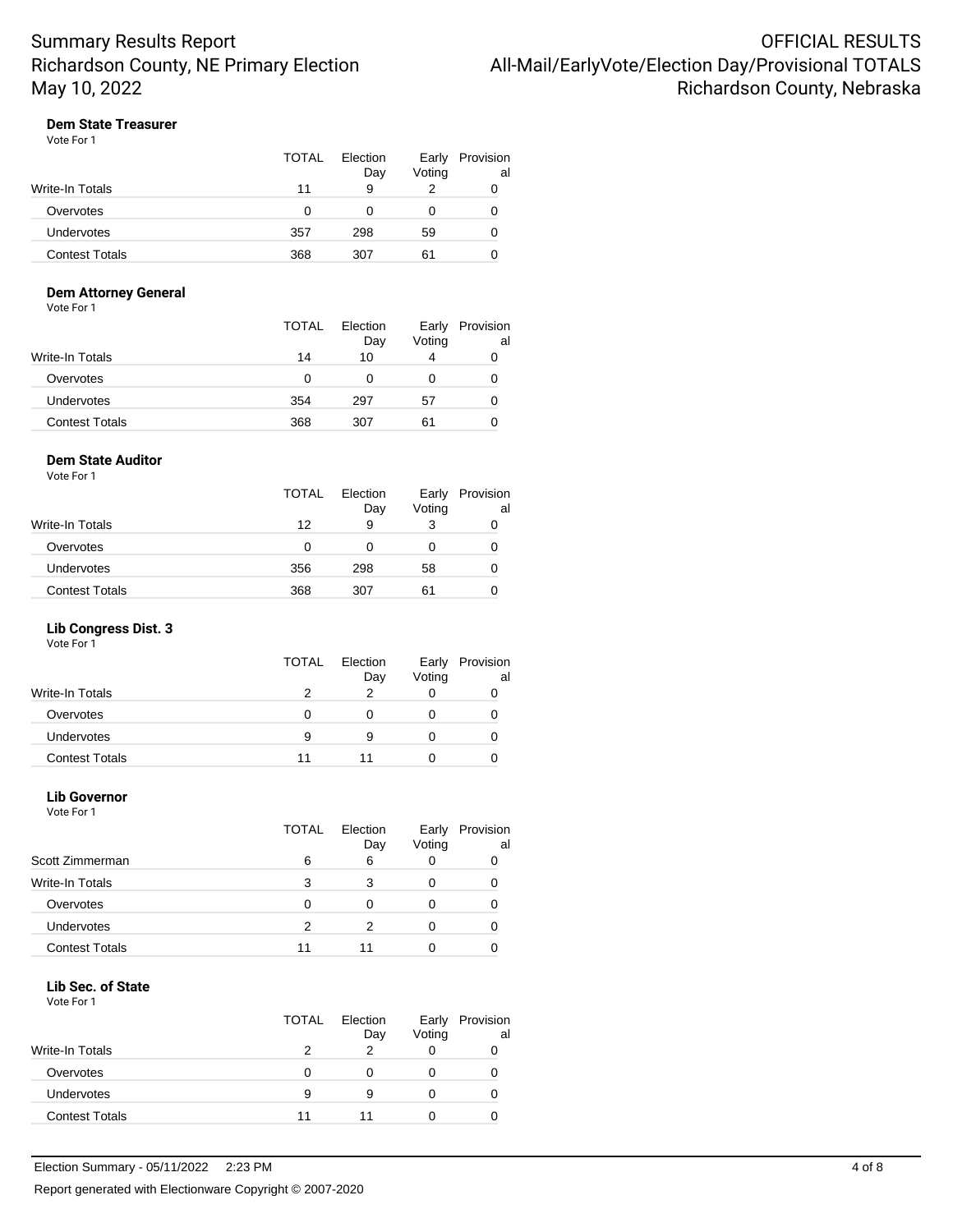## **Lib State Treasurer**

| Vote For 1 |  |  |
|------------|--|--|
|------------|--|--|

|                        | <b>TOTAL</b> | Election<br>Day | Early<br>Voting | Provision<br>al |
|------------------------|--------------|-----------------|-----------------|-----------------|
| Katrina Tomsen         | 8            |                 |                 |                 |
| <b>Write-In Totals</b> |              |                 | O               |                 |
| Overvotes              | O            |                 | 0               |                 |
| Undervotes             |              |                 | O               |                 |
| <b>Contest Totals</b>  | 11           | 11              |                 |                 |

### **Lib Attorney General**

Vote For 1

|                       | TOTAL | Election<br>Day | Early<br>Voting | Provision<br>al |
|-----------------------|-------|-----------------|-----------------|-----------------|
| Write-In Totals       |       |                 |                 |                 |
| Overvotes             |       |                 |                 |                 |
| Undervotes            | 9     | 9               |                 |                 |
| <b>Contest Totals</b> | 11    | 11              |                 |                 |

## **Lib State Auditor**

Vote For 1

|                       | TOTAL | Election<br>Day | Early<br>Voting | Provision<br>al |
|-----------------------|-------|-----------------|-----------------|-----------------|
| Gene Siadek           |       |                 |                 |                 |
| Write-In Totals       |       |                 |                 |                 |
| Overvotes             | n     | ∩               |                 |                 |
| <b>Undervotes</b>     | 2     |                 |                 |                 |
| <b>Contest Totals</b> | 11    |                 |                 |                 |

## **Lmn Congress Dist. 3**

Vote For 1

|                       | TOTAL | Election<br>Day | Early<br>Voting | Provision<br>al |
|-----------------------|-------|-----------------|-----------------|-----------------|
| Mark Elworth Jr.      | 2     | າ               |                 |                 |
| Write-In Totals       |       |                 |                 |                 |
| Overvotes             |       |                 |                 |                 |
| <b>Undervotes</b>     |       |                 |                 |                 |
| <b>Contest Totals</b> |       |                 |                 |                 |

### **Lmn Governor**

Vote For 1 TOTAL Election Day Early Provision Voting al Write-In Totals **1** 1 0 0 0 Overvotes 0 0 0 0 0 Undervotes 1 1 0 0 Contest Totals 2 2 0 0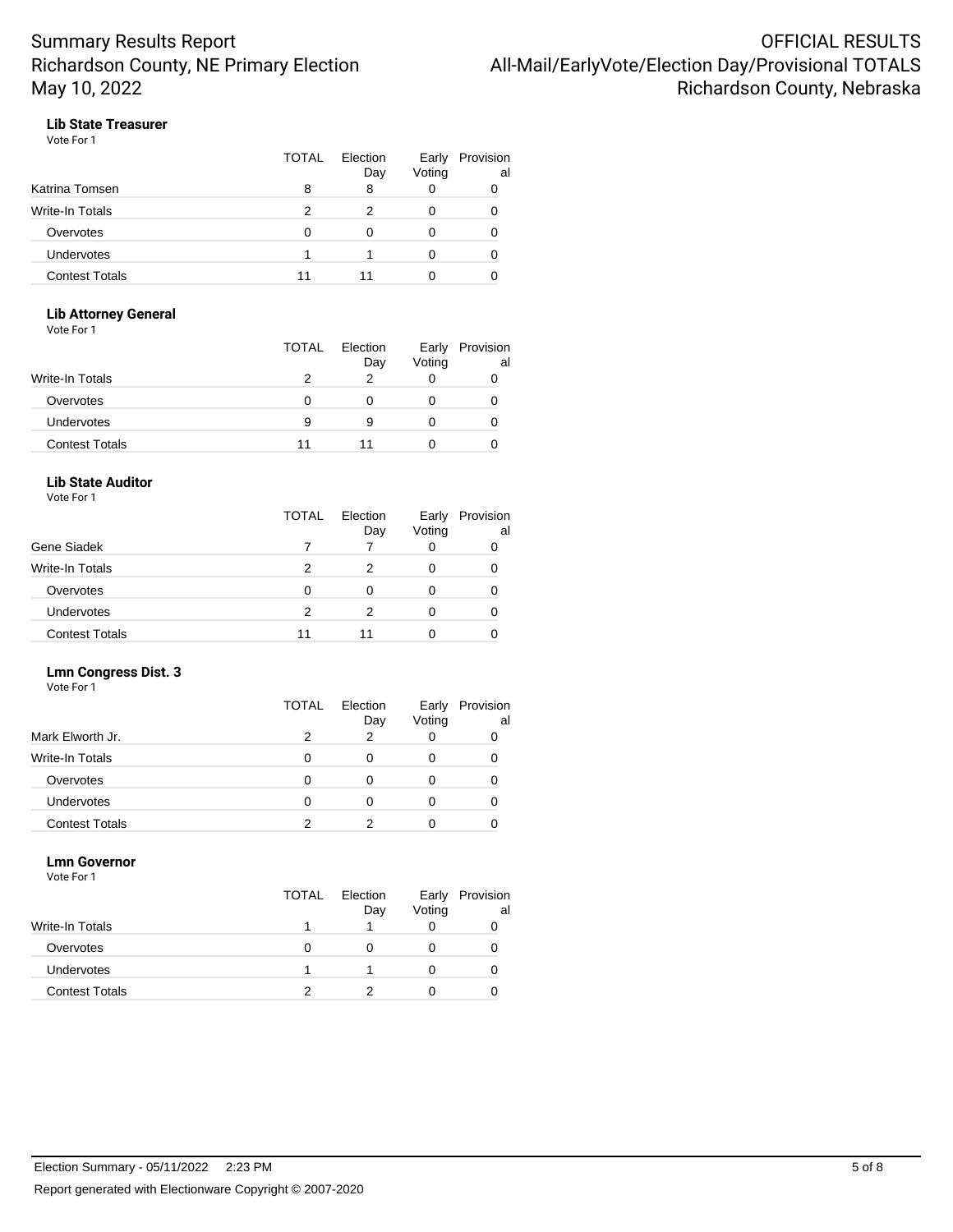## **Lmn Sec. of State**

Vote For 1

|                       | TOTAL | Election<br>Day | Early<br>Voting | Provision<br>al |
|-----------------------|-------|-----------------|-----------------|-----------------|
| Write-In Totals       |       |                 |                 |                 |
| Overvotes             |       |                 |                 |                 |
| <b>Undervotes</b>     |       |                 |                 |                 |
| <b>Contest Totals</b> |       |                 |                 |                 |

## **Lmn State Treasurer**

Vote For 1

|                   | <b>TOTAL</b> | Election<br>Day | Early<br>Voting | Provision<br>al |
|-------------------|--------------|-----------------|-----------------|-----------------|
| Write-In Totals   |              |                 |                 |                 |
| Overvotes         |              |                 |                 |                 |
| <b>Undervotes</b> |              |                 |                 | O               |
| Contest Totals    |              |                 |                 |                 |

### **Lmn Attorney General**

Vote For 1

|                       | <b>TOTAL</b> | Election<br>Day | Early<br>Voting | Provision<br>al |
|-----------------------|--------------|-----------------|-----------------|-----------------|
| Larry Bolinger        |              | っ               |                 |                 |
| Write-In Totals       |              | 0               |                 |                 |
| Overvotes             |              | 0               |                 |                 |
| <b>Undervotes</b>     | O            | 0               | O               |                 |
| <b>Contest Totals</b> |              |                 |                 |                 |

## **Lmn State Auditor**

Vote For 1

|                        | TOTAL | Election<br>Day | Early<br>Voting | Provision<br>al |
|------------------------|-------|-----------------|-----------------|-----------------|
| L. Leroy Lopez         |       | ົ               |                 |                 |
| <b>Write-In Totals</b> |       | 0               |                 |                 |
| Overvotes              |       |                 |                 |                 |
| Undervotes             |       |                 |                 |                 |
| <b>Contest Totals</b>  |       |                 |                 |                 |
|                        |       |                 |                 |                 |

### **Board of Education**

|                       | TOTAL | Election<br>Day | Early<br>Voting | Provision<br>al |
|-----------------------|-------|-----------------|-----------------|-----------------|
| Kirk Penner           | 919   | 830             | 88              |                 |
| <b>Helen Raikes</b>   | 705   | 601             | 101             | 3               |
| Write-In Totals       | 8     | 8               | 0               |                 |
| Overvotes             |       | 1               | 0               |                 |
| Undervotes            | 362   | 314             | 47              |                 |
| <b>Contest Totals</b> | 1,995 | 1,754           | 236             | 5               |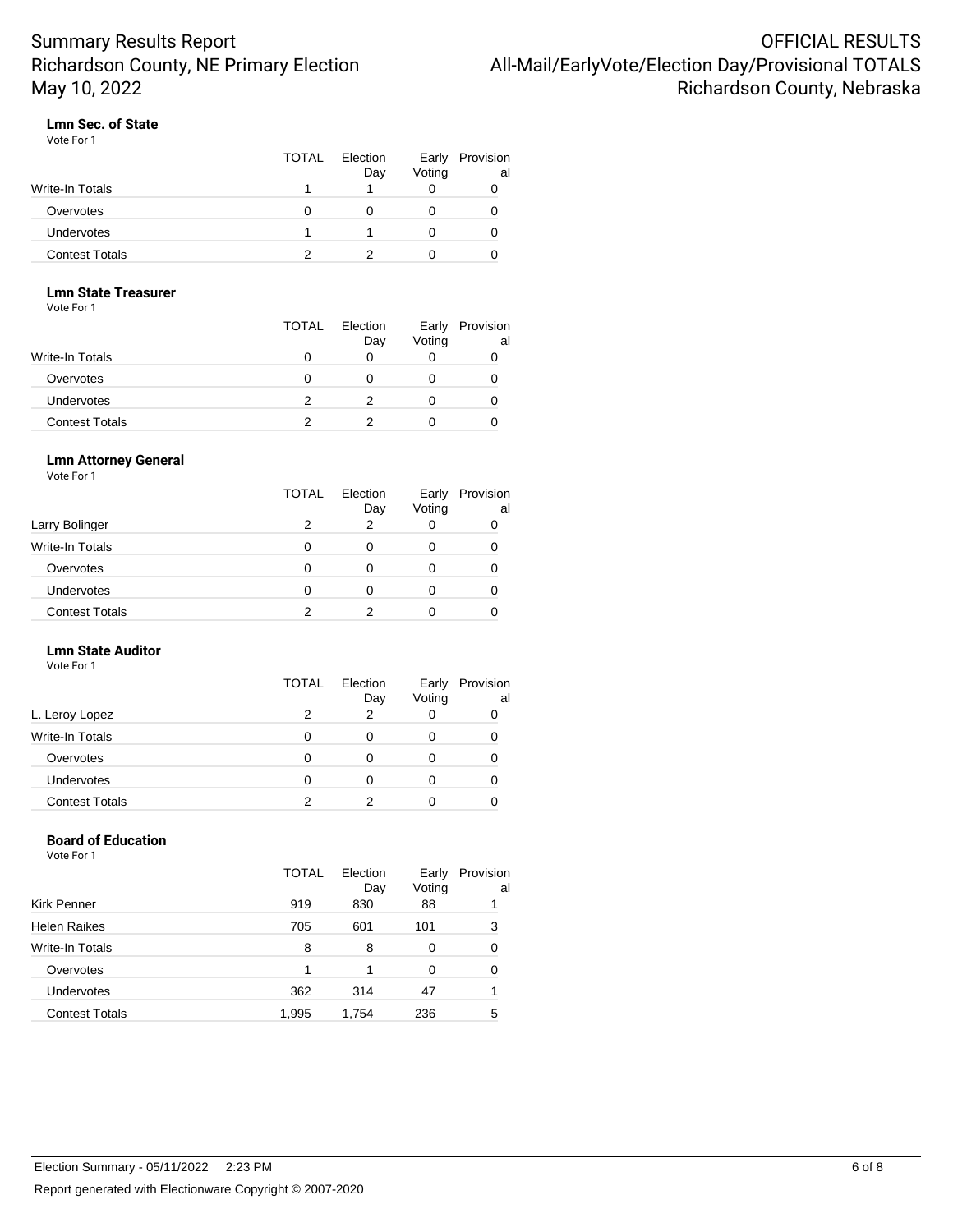## **OPPD Subdiv 4**

| VII P JUDUIV |  |  |  |  |
|--------------|--|--|--|--|
| Vote For 1   |  |  |  |  |

|                       | TOTAL | Election<br>Day | Early<br>Voting | Provision<br>al |
|-----------------------|-------|-----------------|-----------------|-----------------|
| Gary Lynn Rogge       | 457   | 405             | 51              |                 |
| Matt Core             | 399   | 349             | 49              |                 |
| Jim Grotrian          | 408   | 359             | 47              | 2               |
| Randy J. Davis        | 321   | 277             | 43              | 1               |
| Write-In Totals       | 8     | 8               | $\Omega$        | 0               |
| Overvotes             | 0     | 0               | 0               | 0               |
| Undervotes            | 402   | 356             | 46              | 0               |
| <b>Contest Totals</b> | 1,995 | 1,754           | 236             | 5               |

### **Humboldt Mayor**

Vote For 1

|                       | <b>TOTAL</b> | Election<br>Day | Early<br>Voting | Provision<br>al |
|-----------------------|--------------|-----------------|-----------------|-----------------|
| Dyann L. Herr         | 54           | 46              | 8               | 0               |
| Ted B. Schuler        | 12           | 12              | 0               | 0               |
| Ron Rathbone          | 145          | 130             | 15              |                 |
| Write-In Totals       |              |                 | 0               | 0               |
| Overvotes             | $\Omega$     | 0               | 0               | ŋ               |
| Undervotes            | 3            | 3               | 0               | 0               |
| <b>Contest Totals</b> | 215          | 192             | 23              |                 |

#### **City Sales Tax Falls City** Vote For 1

|                                                                                                                                                           | TOTAL | Election<br>Day | Early<br>Voting | Provision<br>al |
|-----------------------------------------------------------------------------------------------------------------------------------------------------------|-------|-----------------|-----------------|-----------------|
| I vote FOR authorizing an increase of<br>one-half percent (.5%) in the City of<br>Falls City's local sales and use tax<br>under such terms and conditions | 471   | 385             | 86              | Ω               |
| I vote AGAINST authorizing an<br>increase of one-half percent (.5%) in<br>the City of Falls City's local sales and<br>use tax under such terms and        | 261   | 206             | 55              |                 |
| Overvotes                                                                                                                                                 | U     | 0               | 0               |                 |
| Undervotes                                                                                                                                                | 74    | 65              | 8               |                 |
| <b>Contest Totals</b>                                                                                                                                     | 806   | 656             | 149             |                 |

## **Humboldt Sales Tax**

|                                 | TOTAL | Flection<br>Day | Early<br>Voting | Provision<br>al |
|---------------------------------|-------|-----------------|-----------------|-----------------|
| FOR said Sales and Use Tax.     | 119   | 105             | 14              |                 |
| AGAINST said Sales and Use Tax. | 92    | 85              |                 |                 |
| Overvotes                       | 0     | 0               | 0               |                 |
| Undervotes                      | 4     | 2               | 2               |                 |
| <b>Contest Totals</b>           | 215   | 192             | 23              |                 |